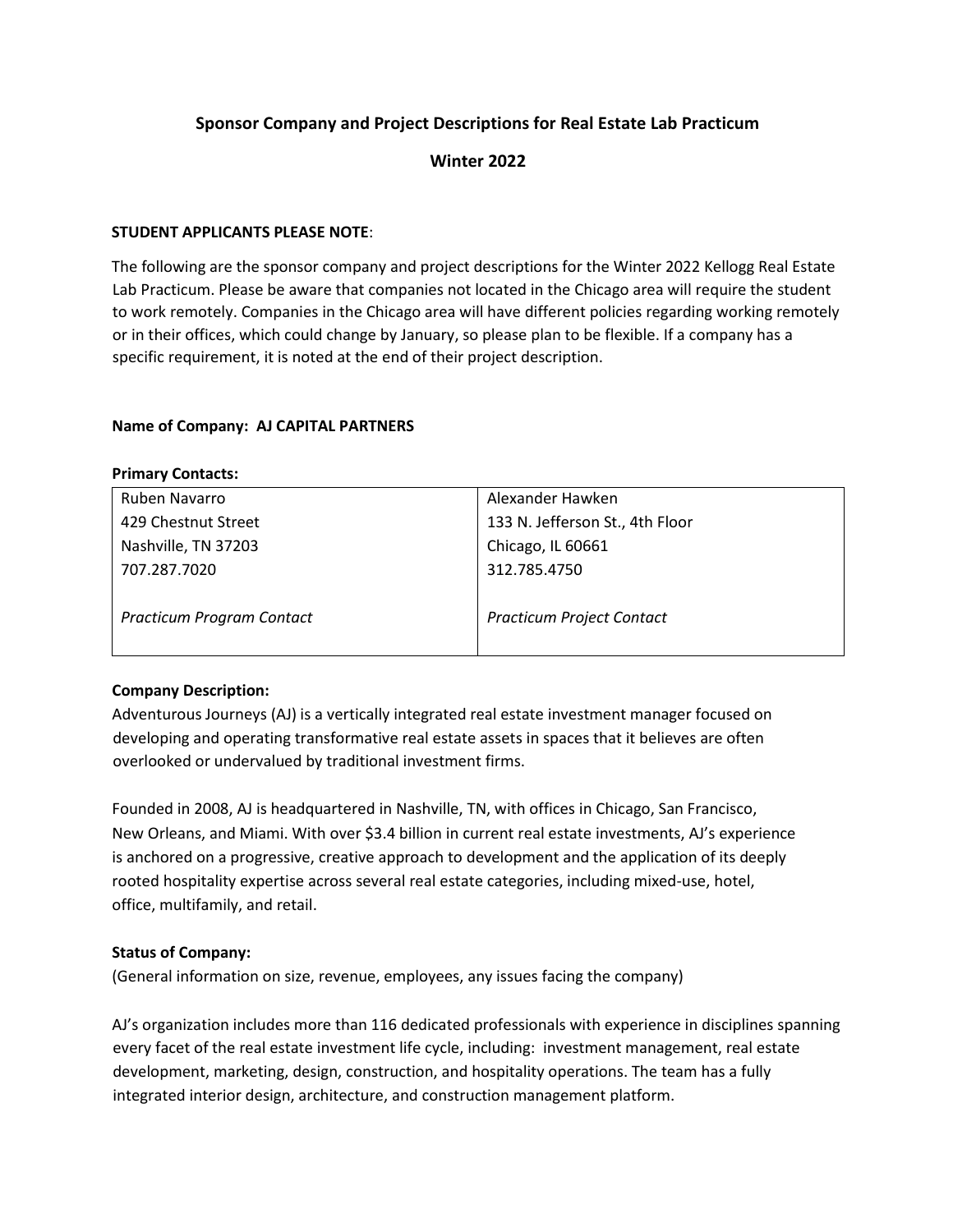Key Figures:

- \$4.0 Billion+ gross fair market value of real estate investments since inception
- 7,400+ hotel and resort keys
- \$3.4 Billion+ gross fair market value of current real estate investments
- 1.2 Million+ SF residential and commercial

#### **Proposed Project:**

(Specific details on proposed project. Note; better to keep the project narrowly focused with actionable deliverables. It is important that the project can reasonably be completed within the context of a 10 week internship.)

- **Project**: Outpost Residential White Paper
- **Overview:** Outpost Residential is an emerging AJ Capital investment platform within the singlefamily build-to-rent space (SFR). Selected practicum participant(s) would focus on researching SFR market dynamics and partnering with AJ to author a white paper articulating current SFR trends in support of Outpost Residential's investment thesis.
- **Link:** [Outpost Residential Platform Overview Website](https://www.outpostresidential.com/)

**----------------------------------------------------------------------------------------------------------------------**

**Name of Company: Bissell Street**

**Address of Company: 208 N Green St, Chicago, IL**

#### **Contact Person: Kevin Hites**

**E-mail and Phone: [Khites@bissellst.com](mailto:Khites@bissellst.com) ; KH Mobile: 312 513-3838**

#### **Company Description:**

(Year started, description of services, target customers, some key customers/developments)

Bissell Street is a real estate investment and development company that was founded in 2020 by Kevin Hites, the former President and Chief Investment Officer of The John Buck Company, and Michael O'Shaughnessy, the former Global Head of Asset Management at Northwood Investors. Bissell Street strategically acquires and manages office, residential and mixed-use properties where value can be created through lease-up, capital improvements, increased operational efficiency or development/ redevelopment.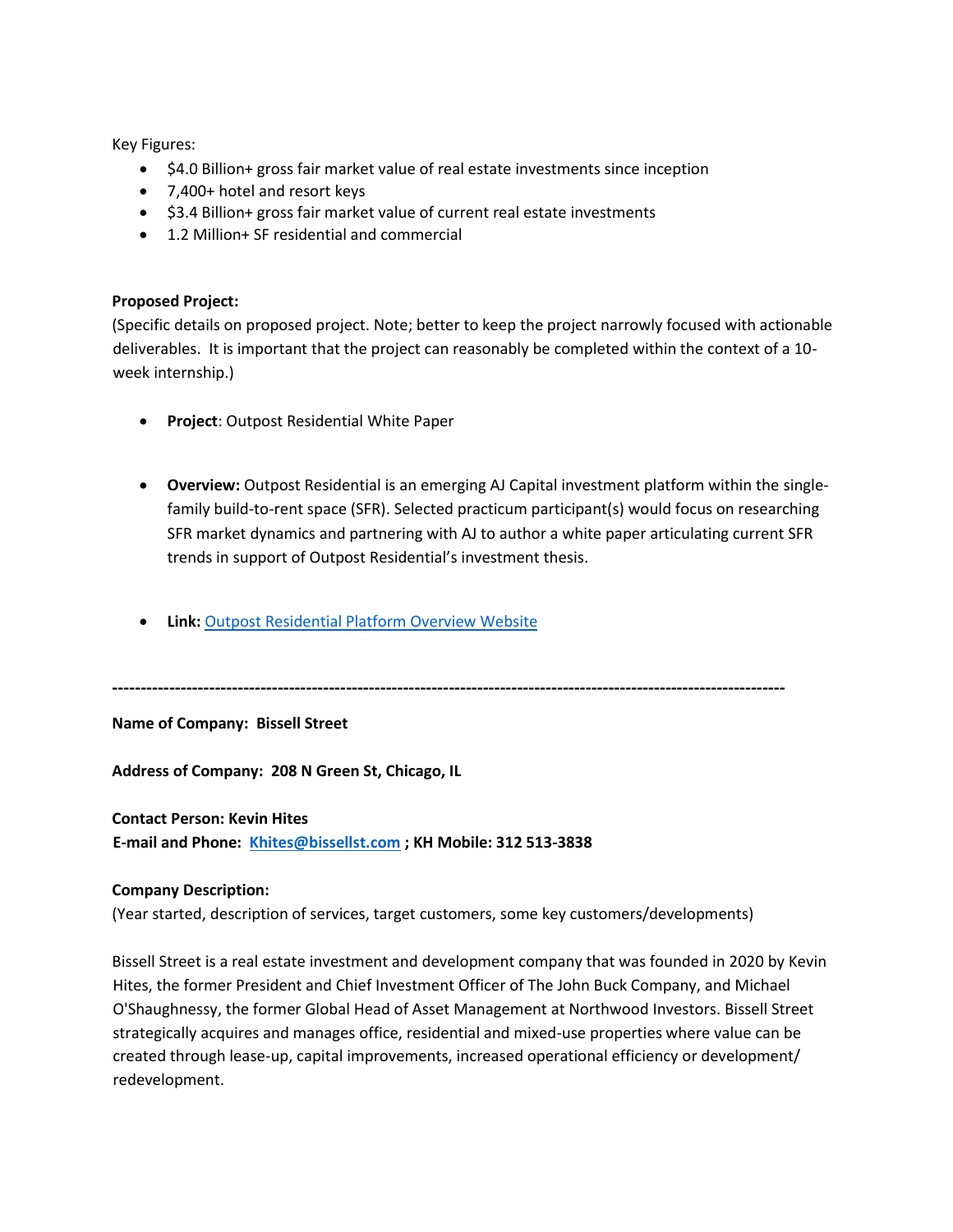## **Status of Company:**

(General information on size, revenue, employees, any issues facing the company)

Please go t[o http://www.bissellst.com/team](http://www.bissellst.com/team) for more information about the Bissell Street principals and their experience. Additional information about the company can also be found on the website

#### **Proposed Project:**

(Specific details on proposed project. Note; better to keep the project narrowly focused with actionable deliverables. It is important that the project can reasonably be completed within the context of a 10 week internship.)

We are currently working on the potential acquisition of several large-scale mixed-use development/redevelopment projects in Phoenix, Denver, Portland and Seattle. At the same time, we are underwriting a number of value-add investments with a focus on office, residential and mixed use product in the major US markets west of Chicago (CA, Denver, Phx, SLC, Seattle, etc). Depending on the experience/skill set of the student, we envision assigning "deal-specific" deliverables that may include: financial proforma analysis/feasibility, market fundamentals research, and/or project design conceptualization.

------------------------------------------------------------------------------------------------------------------------------------------

**Name of Company:** Cohesion

## **Address of Company:**

100 S Wacker Drive, STE 1650 Chicago, IL 60606

**Contact Person:** Daniel Christensen

**E-mail and Phone:** dchristensen@cohesionib.com

#### **Company Description:**

(Year started, description of services, target customers, some key customers/developments)

Founded in Chicago in 2018, Cohesion is a cloud-based smart building IoT company. Our SaaS products vertically integrate tenant experiences and building operations to deliver green, healthy, and autonomous buildings.

**Status of Company:**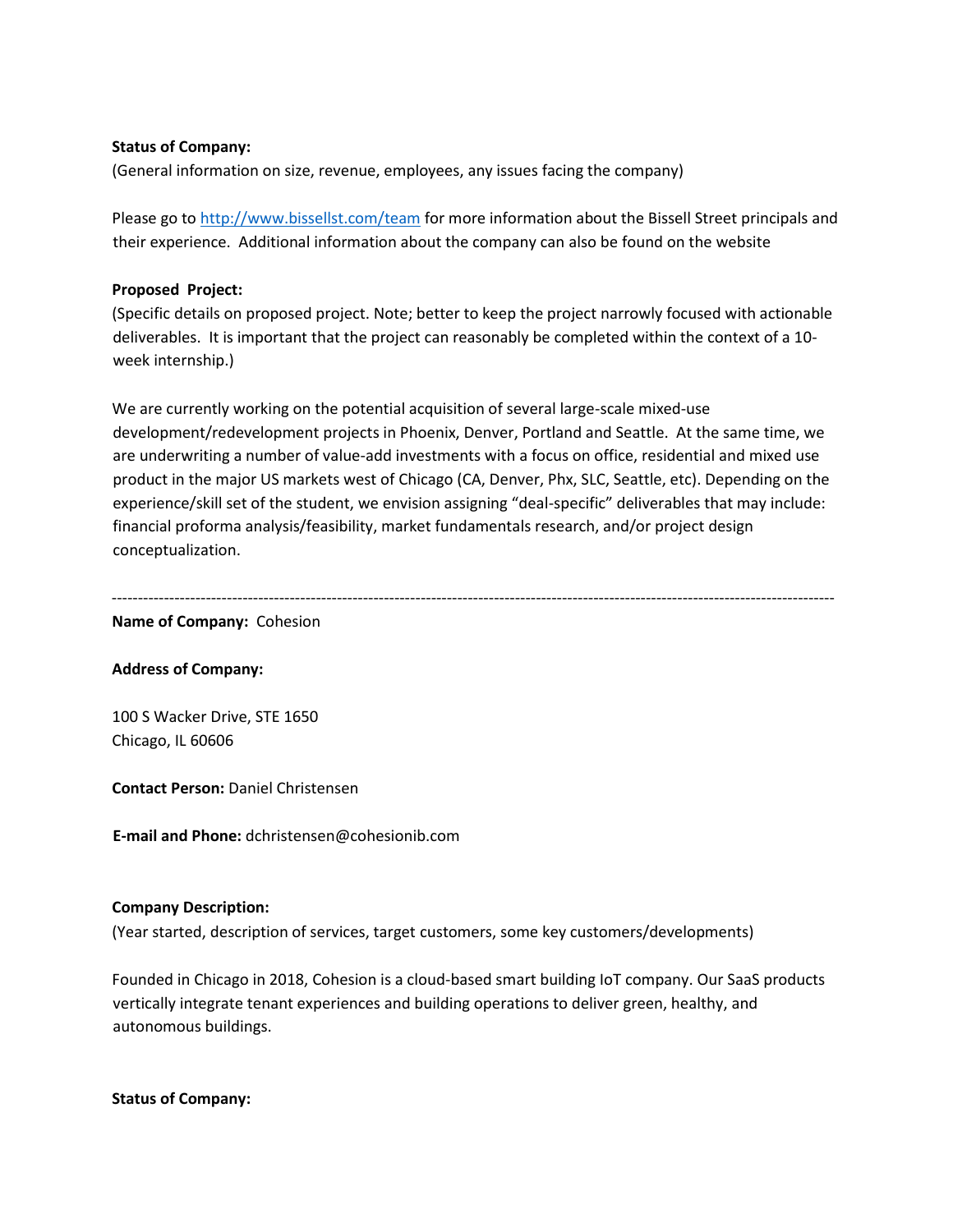Cohesion has a team of around 40 full-time people in our Chicago office. We also have virtual team members in South America and in Asia.

### **Proposed Project:**

Looking for a behavior-based segmentation of the Commercial Real Estate market to inform and equip our developing direct and indirect sales organizations. Something along the Porter "where do we play?" "how do we win?" model. Our Total Serviceable Market if very large and our need to gain traction requires us to pick key segments and develop leadership positions in them. Currently, everyone looks like a winnable customer, and we need to make better informed choices, with clearer value messages for the clients we want to focus on. Deliverables would include Marketing Sizing and Segmentation, key buyer differences, and guidance to the commercial teams on effective positioning.

-------------------------------------------------------------------------------------------------------------------------------------------

**Name of Company:** Fifth Wall Ventures

**Address of Company:** 13160 Mindanao Way. Suite 100B - Marina Del Rey, CA 90292

**Contact Person :** Miguel Nigorra

**E-mail and Phone: (**+44) 7583-10-2691 **|** [miguel@fifthwall.com](mailto:%20miguel@fifthwall.com)

## **Company Description:**

Fifth Wall (founded in 2016) is the largest venture capital firm focused on technologies for the global real estate industry (property technology or "proptech"). With \$2.6 billion capital under management across four funds, Fifth Wall connects the world's largest owners and operators of real estate with the technology entrepreneurs who are redefining the future of the physical environment.

Fifth Wall is backed by a global mix of strategic limited partners (LPs), including British Land, CBRE, Cushman & Wakefield, D.R. Horton, Equity Residential, Gecina, GLP, Hines, Host Hotels & Resorts, Hudson Pacific Properties, Lennar, Lowe's Home Improvement, Macerich, Marriott International, MERLIN Properties, MetLife Investment Management, Mitsubishi Estate, News Corp, Prologis, PulteGroup, SEGRO, Starwood Capital, Related Companies, Toll Brothers, and others.

These LPs represent the largest potential customers and partners for the global Built World ecosystem, resulting in game-changing investments and partnerships in the most promising portfolio companies in retail, residential and multi-family, commercial, industrial, hospitality, and more. For more information on Fifth Wall, its partners, and portfolio, visit [www.fifthwall.com](http://www.fifthwall.com/)

#### **Status of Company:**

• \$2.6 billion capital under management across 4 strategies and 6 funds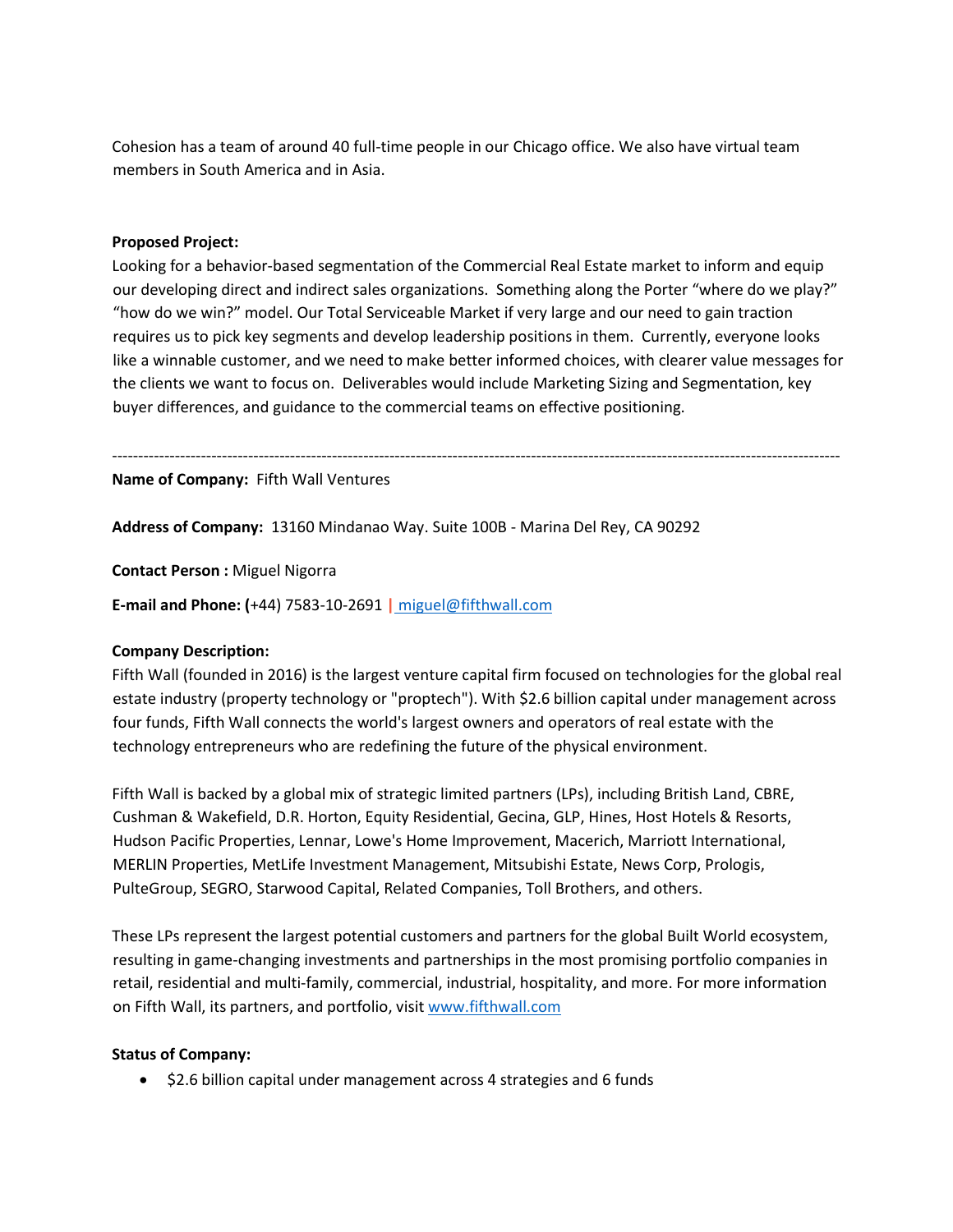• ~45 employees across 4 cities (Los Angeles, San Francisco, New York, London)

# **Proposed Project:**

Fifth Wall launched a European Built World technology venture capital fund. The fund is similar to the US-focused Real Estate Technology Fund I ("Fund I") and Real Estate Technology Fund II ("Fund II") and brings together some of the largest strategic owners and operators of real estate in Europe. Fifth Wall's strategy is to be the dominant venture capital firm in the rapidly growing category of real estate technology.

The proposed course practicum will help Fifth Wall perform in-depth market analysis of several real estate technology verticals, with a focus on the solutions that could be translated into investment opportunities and investment themes by the fund.

The student will be asked to:

- Understand tech market dynamics, such as market size, fragmentation, regulatory framework, stakeholders' roles and responsibilities (e.g., landlord, general contractor vs. public authorities etc.)
- Perform a due diligence on key technologies impacting the value chain, detailing what those are, and the ROI and/or value they can help generate.
- Identify key players in the space (i.e., legacy players, new entrants) and develop market maps for the top prioritized technology verticals
- Help the Fifth Wall team develop investment thesis for the newly created European Fund and potentially help due diligence shortlisted startups (subject to market opportunities)

-----------------------------------------------------------------------------------

## **Name of Company:** Hamilton Ventures

**Address of Company:** 2222 Glenheather Drive, Falls Church, VA 22043; www.hamiltonventures.io

## **Contact Person:** Prashant Kothari

**E-mail and Phone:** [pkothari@hamiltonventures.io;](mailto:pkothari@hamiltonventures.io) 202-262-6264

## **Company Description/ Status of Company:**

(General information on size, revenue, employees, any issues facing the company) (Year started, description of services, target customers, some key customers/developments)

Hamilton Ventures is a seed-stage venture capital firm singularly focused on real estate tech (proptech) startups. Real estate tech has been among the most successful sectors in venture capital over the last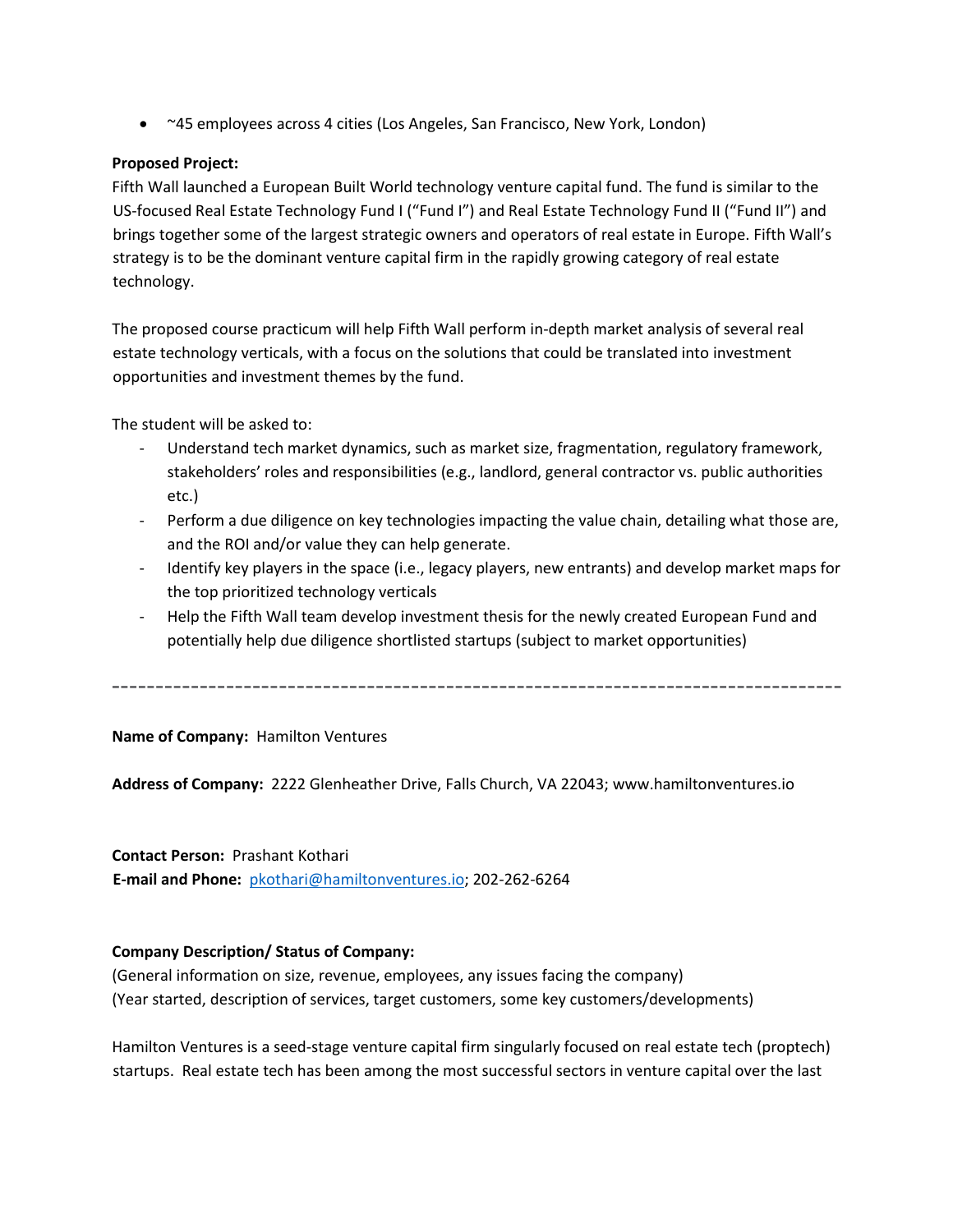five years. And given the low penetration of technology within the sector, the scope for disruption is immense.

Hamilton's members comprise a deep and broad swathe of real estate expertise that's unique and unparalleled - CXOs of public companies (CoStar, Freddie Mac, Realogy, Stewart, Radian, Prudential) or highly successful entrepreneurs within the real estate sector.

Hamilton is a startup that was launched in July 2021, and has made one investment so far.

## **Proposed Project:**

(Specific details on proposed project. Note; better to keep the project narrowly focused with actionable deliverables. It is important that the project can reasonably be completed within the context of a 10 week internship.)

Our research projects for the independent study would be focused on the intersection of real estate (defined as commercial, residential and construction) and one (or more) of the "areas" below

- 1. AI/ ML/ Deep Learning/ Data Science
- 2. Augmented Reality/ Virtual Reality/ Video collaboration tools
- 3. ESG/ Climate change initiatives
- 4. Cybersecurity

For instance, an AI-focused project's deliverable would seek to answer the following questions

a) What is AI and what isn't?

b) What are the top 10 problems in real estate today that are being solved by companies deploying AI?

c) What are the top 10 future problems/ areas within real estate that are likely to see widespread deployment of AI, and which companies (big/ small) are currently working on these?

This is just one example. We would modify the ask for specific projects.

Ideally, we want students that have some exposure (either via their pre-MBA education or experience) to any of the above "areas".

-------------------------------------------------------------------------------------------------------------------------------------------

**Name of Company:** Incubation Capital Partners, LLC ("Incucap") <https://www.incucap.com/>

**Address of Company:** 213 W. Institute Pl., Suite 708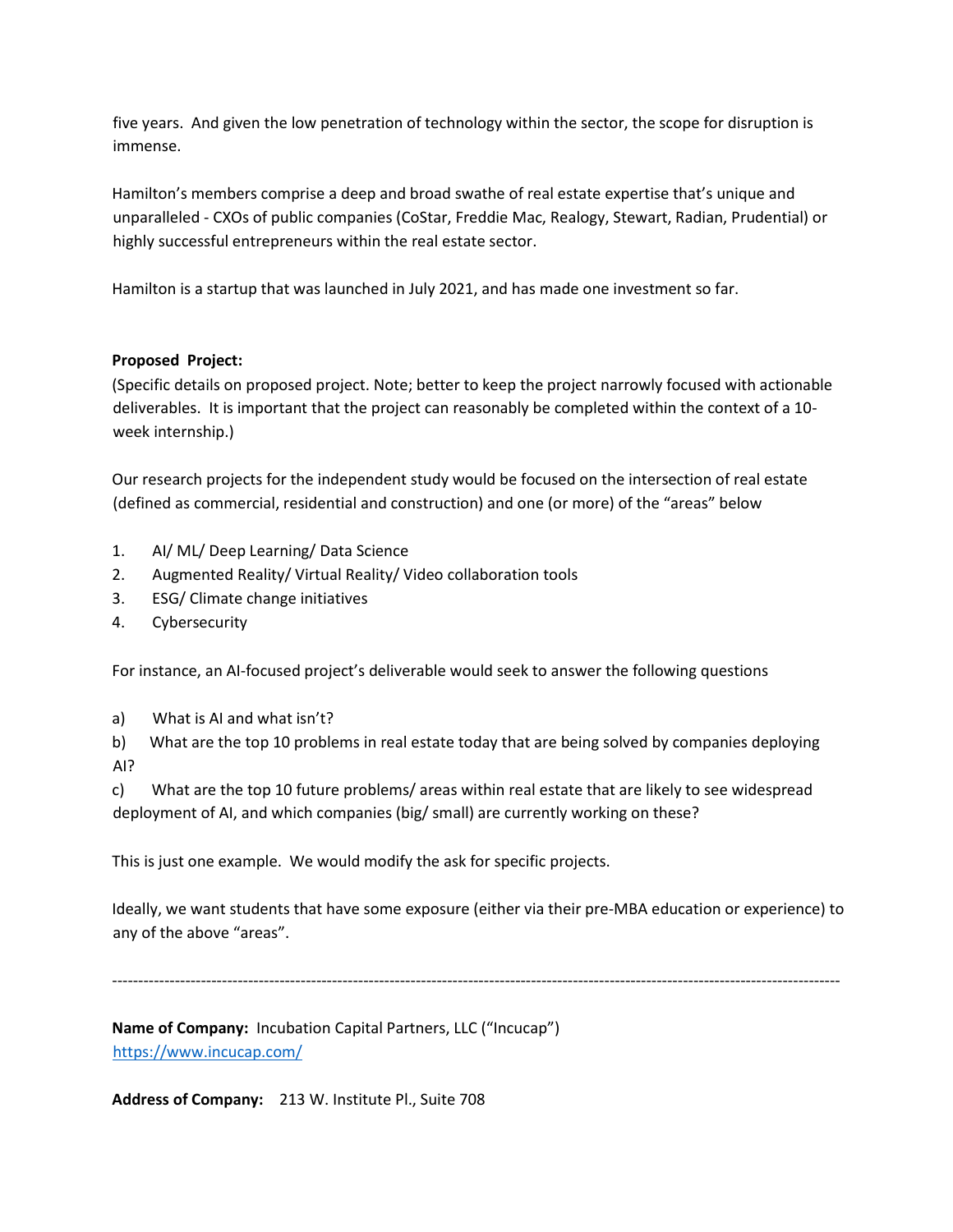Chicago, IL 60610

**Contact Person:** Jonathan Glick (Managing Principal) **E-mail and Phone:** [glick@incucap.com](mailto:glick@incucap.com) ; (312) 635-0835

**Company Description:** Founded in 2011, Incucap is a merchant bank and capital raising firm specializing in entrepreneurial and next-generation real estate investment managers looking to raise institutional vehicles between \$200-500 million of equity. Incucap also raises capital for separate accounts, programmatic joint ventures and entity-level deals, and provides strategic advisory services.

Current clients include Comunidad Partners, Machine Investment Group, Mavik Capital Management, and IHP Capital Partners. A few notable historical clients are Cross Lake Partners, Magnolia Capital, Palatine Capital and Singerman Real Estate.

## **Status of Company:**

- Team size: 6 employees
	- o Managing Principal
	- o Principal
	- o Vice President
	- o Associate (x2)
	- o Analyst
- Revenue: \$2-5 million annually

**Proposed Project:** Take the lead on building out a strategic plan and model which will be utilized to rollout Incucap's seeding strategy initiative for real estate operators. Project includes researching the competitive landscape and market opportunity as well as upgrading the existing draft model at the i) portfolio, ii) platform, and iii) parent company level, as well as integrating additional functionality and assumptions. At the end of the internship, the candidate will utilize the model as tool to assess the viability of proposed seeding strategy and present findings to the Incucap team.

------------------------------------------------------------------------------------------------------------------------------------------

# **Name of Company: L3 Capital LLC**

**Address of Company: 550 W Adams St Ste 200 Chicago IL 60661**

**Contact Person: Rose Morgan E-mail and Phone: [Rose.Morgan@L3Capital.com](mailto:Rose.Morgan@L3Capital.com) 312-878-4842**

**Company Description:**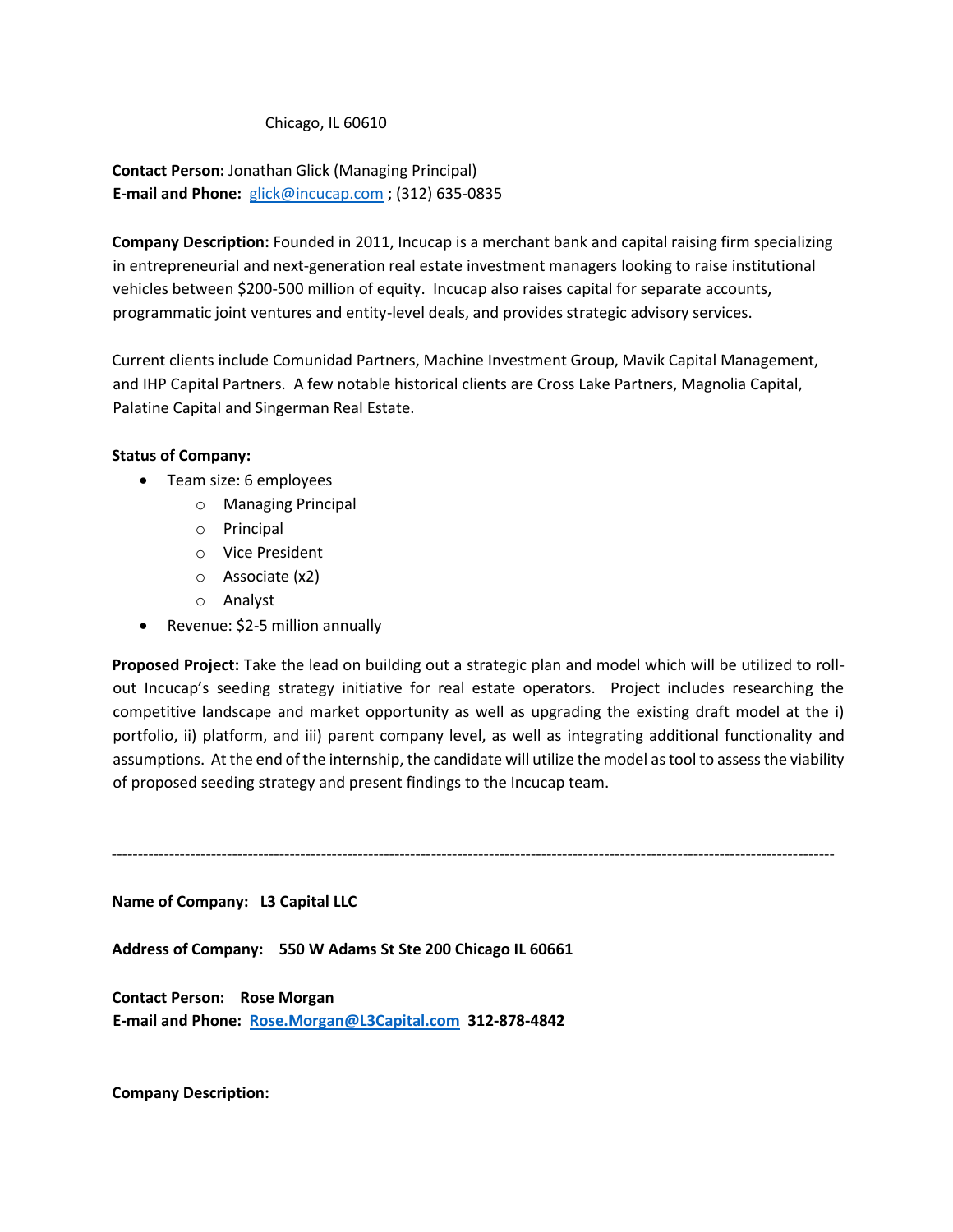(Year started, description of services, target customers, some key customers/developments) Founded in 2009, L3 Capital is a real estate investment firm that targets institutional quality core-plus and value-add urban retail investments within first tier metropolitan markets.

## **Status of Company:**

(General information on size, revenue, employees, any issues facing the company) L3 Capital is a real estate investment firm with 18 employees (13 in Chicago headquarters, 2 in New York City, 1 in Virginia, 1 in Tennessee, and 1 in California). The L3 Capital team have complimentary skill sets that include acquisition, asset management, development, and capital markets.

#### **Proposed Project:**

(Specific details on proposed project. Note; better to keep the project narrowly focused with actionable deliverables. It is important that the project can reasonably be completed within the context of a 10 week internship.)

The Project will consist of preparing investment memorandum for 4 targeted submarkets in West Coast area. The IM will include market overview, target tenants, and creation of investment scorecards.

-------------------------------------------------------------------------------------------------------------------------------------------

**Name of Company:** Monro Capital, Inc

**Address of Company:** 3900 5th Ave, Suite 150 San Diego, CA 92103

**Contact Person:** Karlo Teran

**E-mail and Phone:** [karlo@monrocapital.com](mailto:karlo@monrocapital.com) / +1 619 919 9686

## **Company Description:**

Monro Capital, Inc. is a Real Estate Private Equity ("REPE") firm that is based in San Diego, CA that was founded in 1994. We are a geographically focused REPE that acquires Commercial Real Estate in the greater San Diego area with a buy-and-hold thesis (never sell). To date, the portfolio has eight properties (a mix of industrial, office, and retail) while concurrently having the potential to develop 1,500+ apartment units on excess land throughout our existing portfolio.

We currently have ~\$200M in AUMs, including \$50M in new equity for our latest fund. Our investors are Family Offices and High Net Worth individuals.

## **Status of Company:**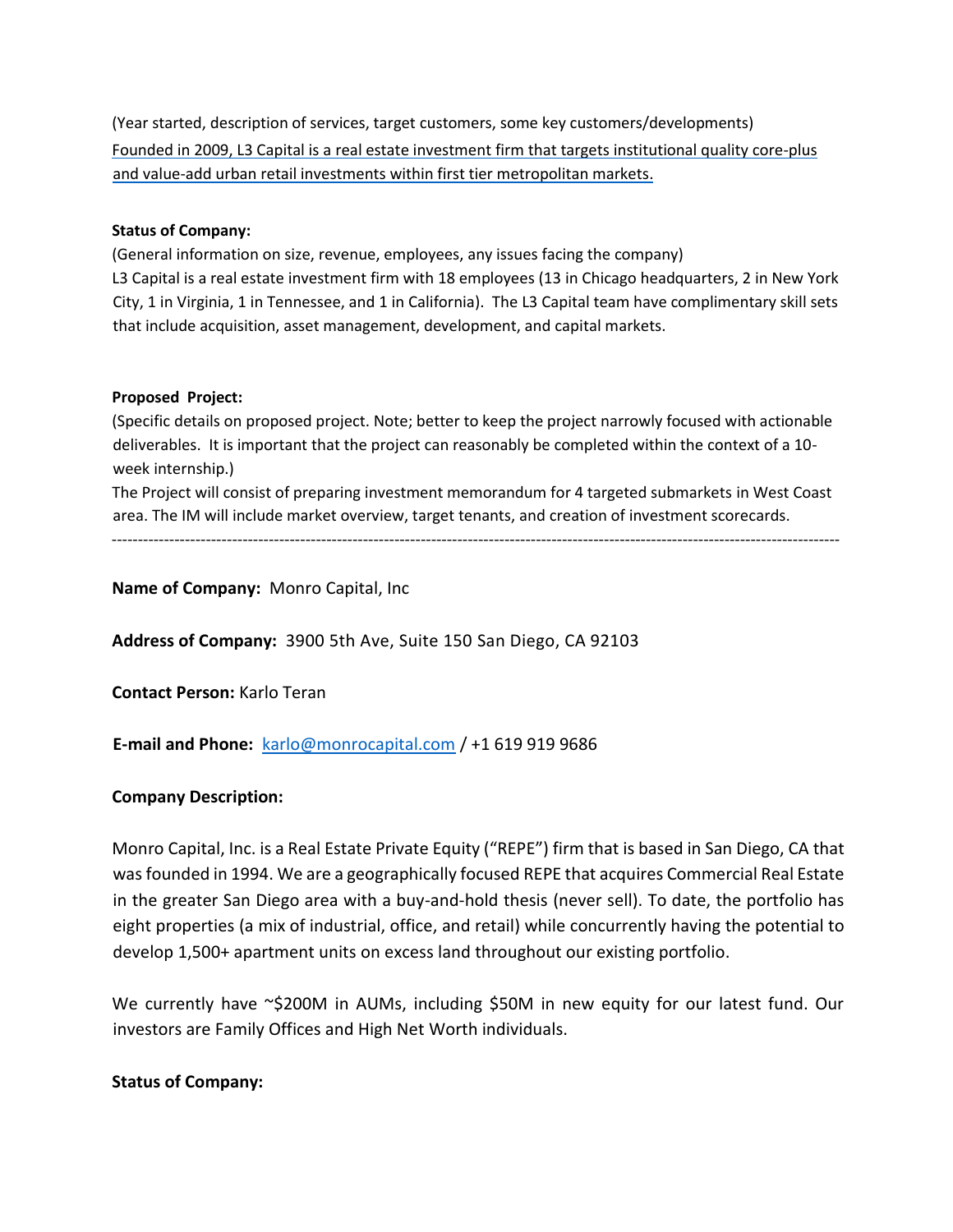Since the beginning of 2021, the firm has focused on growing its platform with the hope of reaching \$500 AUMs in the next 36-60 months. The team has since grown from five, including two maintenance team members, to eight and even set up an internship program in the process.

The last 10 months at Monro have been focused on supporting the Director of Asset Management and Director of Property Management. The internal points of emphasis have been directed at improving our operations by implementing, in great detail, Appfolio Property Management and a newly integrated Appfolio Investment Management platform. In addition, the new \$50M equity fund (potentially \$100M - \$120M in assets with leverage) and improved operations have enabled our team to underwrite potential acquisitions at a faster pace. Finally, we have also spent significant time and resources re-branding the company with an updated marketing package, website (in progress), and fundraising materials to enable future growth.

# **Proposed Project:**

As participants in 2010, we value the output that this program can produce. A decade ago, the project helped us conduct a (i) historical review of the portfolio (ii) professional pitchbook (iii) PPM example. Given the stage Monro is at today, we would like to focus on the following projects:

- 1. GP Carried Interest & Fee Structure: As mentioned, Monro is a buy-and-never-sell type of REPE. Given our firm philosophy, we would like to (i) benchmark different types of Carried Interest Structures and do an analysis vs. our current portfolio (ii) see other structures that are in the market that would benefit both GPs and LPs within a similar philosophy (ex: Equity Multiples, % of equity deployed with no other carry, unlevered returns, etc.) (iii) understand a Fee Structure (asset management, property management, etc.) to fund the day-to-day operations and future growth of the GP while also not killing property returns.
- 2. Growth Strategy: Historically, we have been focused on one geography across several asset types. However, we would like to do an analysis of "should we grow in 1 asset type across 'X' number of states or stay focused in San Diego across several asset types". Examples that can help for this:
	- a. What cities or regions would be attractive (and close for us) to grow?
	- b. What type of operation should we setup or should we just JV?
	- c. What asset class, if we pick one, should we focus on?
- 3. Development opportunities: Within the existing portfolio, we have lots of excess land that we plan to develop in the next 2-12 years. It would help us to evaluate the current potential future value of our excess land: i.e., the potential size of the developments(given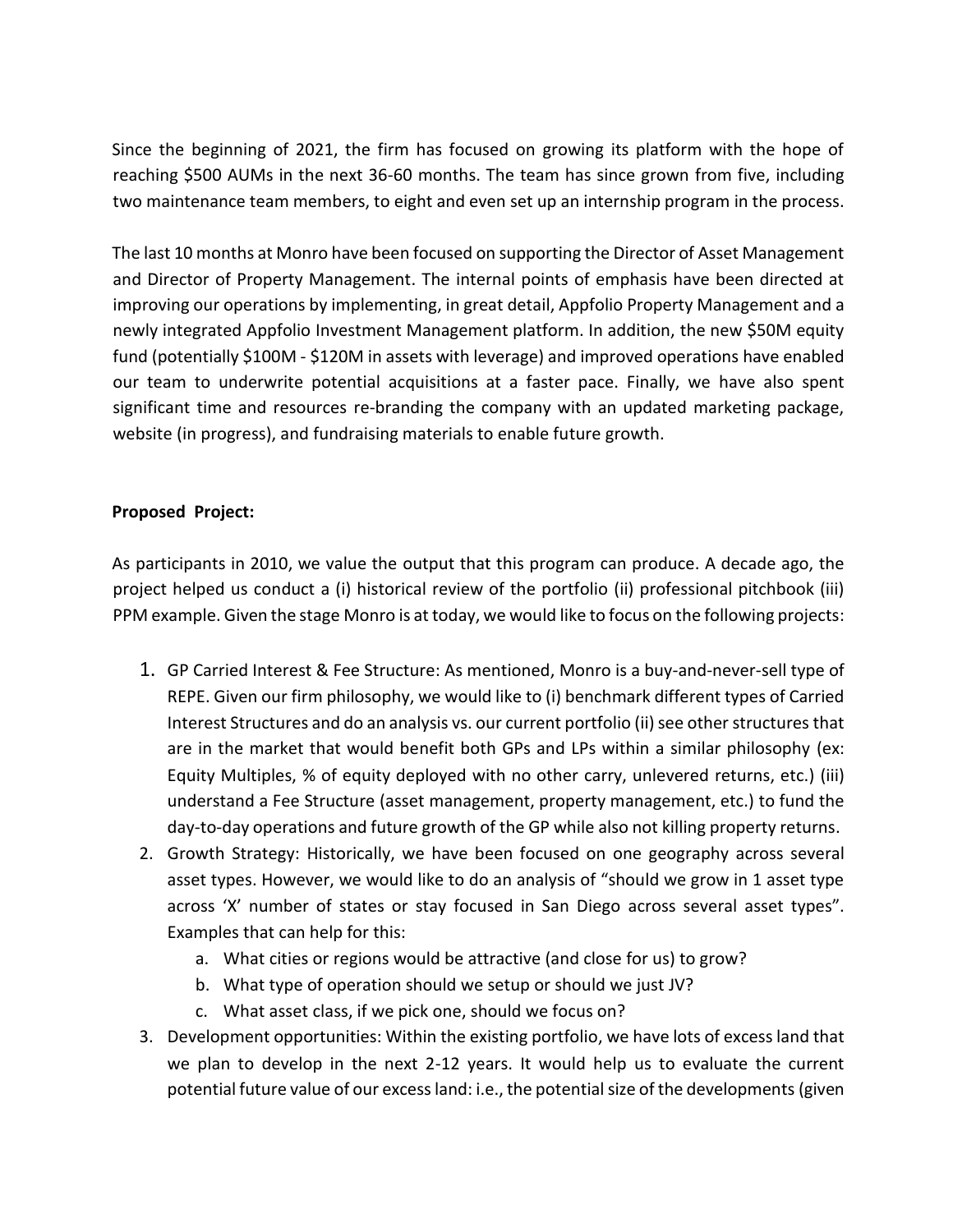updated zoning), would it be better to JV with another developer given the size, what is a good timeline to think about, ballparking costs, market conditions, etc.

------------------------------------------------------------------------------------------------------------------------------------------

a. Pitchbook: We have an updated pitchbook, but we would like to see if the team members feel it can be improved or not.

**Name of Company:** Pearlmark

#### **Address of Company:**

200 West Madison Street Suite 2800 Chicago, Illinois 60606

#### **Contact Person: Email and Phone:**

*Primary* Brian Johnso[n bjohnson@pearlmark.com](mailto:bjohnson@pearlmark.com) 312.499.1988 *Secondary* Wendy Freyer wfreyer@dfllaw.com, 312.827.7102 Stephen Quazzo squazzo@pearlmark.com 312.499.1956

## **Company Description:**

Pearlmark operates as a boutique real estate manager and principal investor, allowing us to be nimble, decisive and creative in executing direct equity and debt investment strategies. Pearlmark's expertise stretches across the various property types in both national and local markets. We are dedicated to creating value at the investment level, with a specific focus on the core and value-add areas of the risk-return spectrum. We offer access to high-quality real estate through a variety of strategies and deal structures, and work closely with our institutional and high net worth investors to define objectives and deliver attractive performance results. To ensure alignment of interest throughout the process, our professionals invest personally alongside many of our investors. Since 1996, Pearlmark has sponsored more than a dozen real estate equity and debt investment programs and completed 553 real estate equity and debt transactions on behalf of investors, representing \$5.0 billion in equity capital commitments and over \$13.7 billion in gross investment value. See [www.pearlmark.com](http://www.pearlmark.com/) for more detailed information on services and investment focus.

## **Status of Company:**

See: [www.pearlmark.com](http://www.pearlmark.com/)

**Proposed Project:**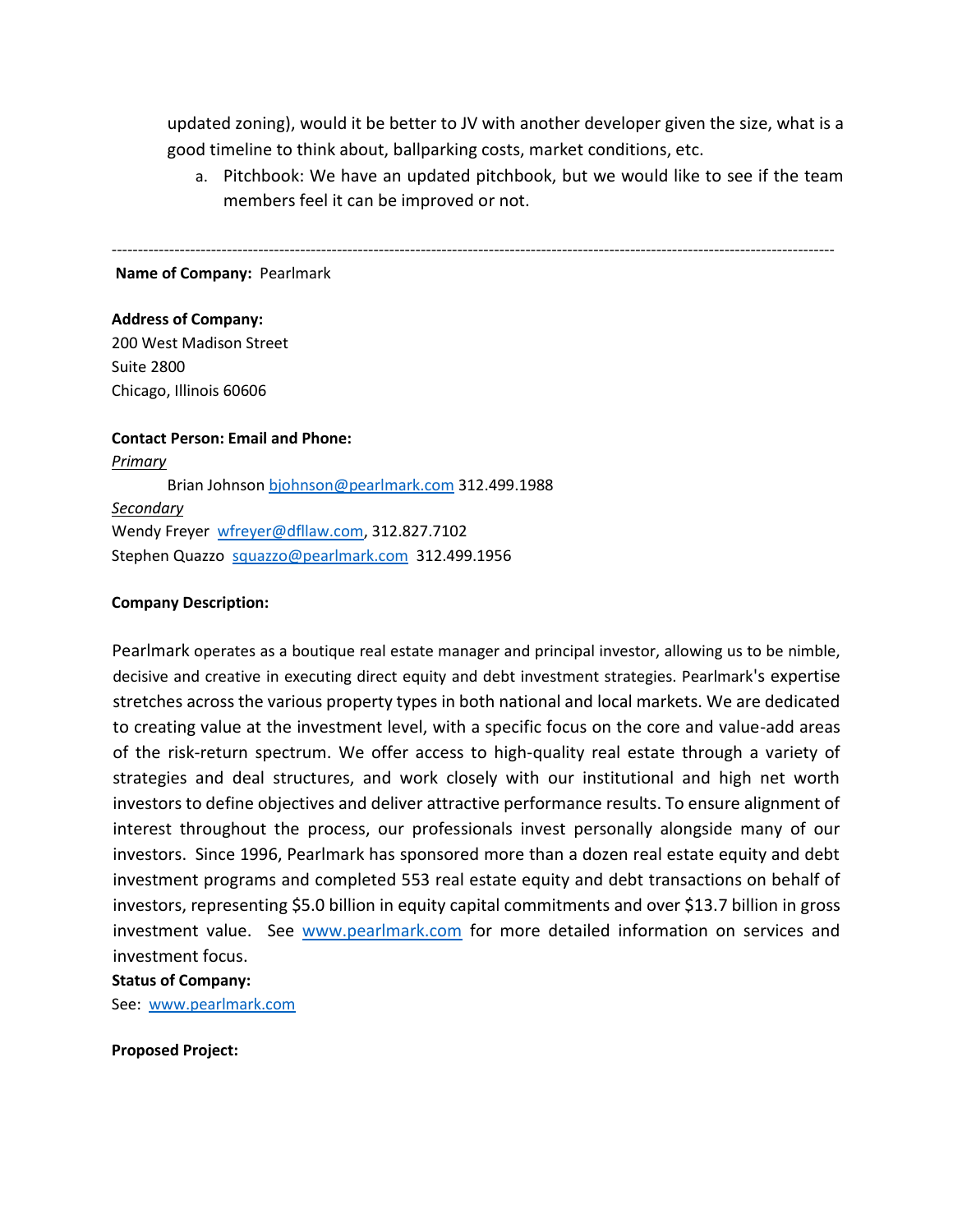Pearlmark proposes a four-part project designed to provide exposure to real estate investment underwriting and research by tasking the intern with responsibility for obtaining and writing up market data for Investment Committee memoranda and presentations and with respect to Pearlmark targeted markets and identified assets. Specifically, this includes:

- Active Investments. Working with the investments team on active investment projects and providing the Market and Competitive Set data to be included in Investment Committee memoranda. This project offers the intern experience in researching and evaluating the strengths and weaknesses of a subject market's demographics, development trends, absorption and occupancy rates etc. as well as identifying rental rate, sales and occupancy data and the like for properties which make up the competitive set for a specific asset targeted for investment. The intern will be able to observe his/her work in action during Investment Committee discussions.
- Market Mastery. Under the supervision of senior investment professionals, research and organize for core data points for specific new markets of interest to Pearlmark. In some instances this will be a new geographic area and in others it may be a new asset class or innovation in a market Pearlmark currently tracks. This project offers insight into what critical factors investment professionals evaluate when exploring new strategic opportunities.
- Sell/Hold Analysis. The student will work with the Asset Management/Portfolio Management teams, research and organize data on recent sales and recapitalizations of properties within a market similar to certain of Pearlmark's existing portfolio assets. This project provides insight into the decision-making process and required objective support for when to sell versus continuing to own a specific asset.
- Investor Relations / Capital Raising. The student will work with the Capital Markets team to organize existing and prospective investor information and gather data and market information for prospective investors in the firm's investment vehicles. This project provides insight into the investment goals for institutional and retail investors, as well as the process of capital raising and building relationships with investors.

Pearlmark believes this scope of work requires a mastery of Excel, some prior RE experience and preferably some knowledge of Argus. We are hopeful the intern would be available for Pearlmark's regular Monday morning staff and Investment Committee meetings (8am-10am) to observe investments in action.

THIS SPONSOR REQUIRES THE STUDENT TO BE ON SITE IN THE OFFICE.

----------------------------------------------------------------------------------------------------------------------------------------

**Address of Company: 325 N LaSalle Dr, Suite 450, Chicago, Il 60654**

<sup>•</sup> Name of Company: Quartz Lake Capital, LLC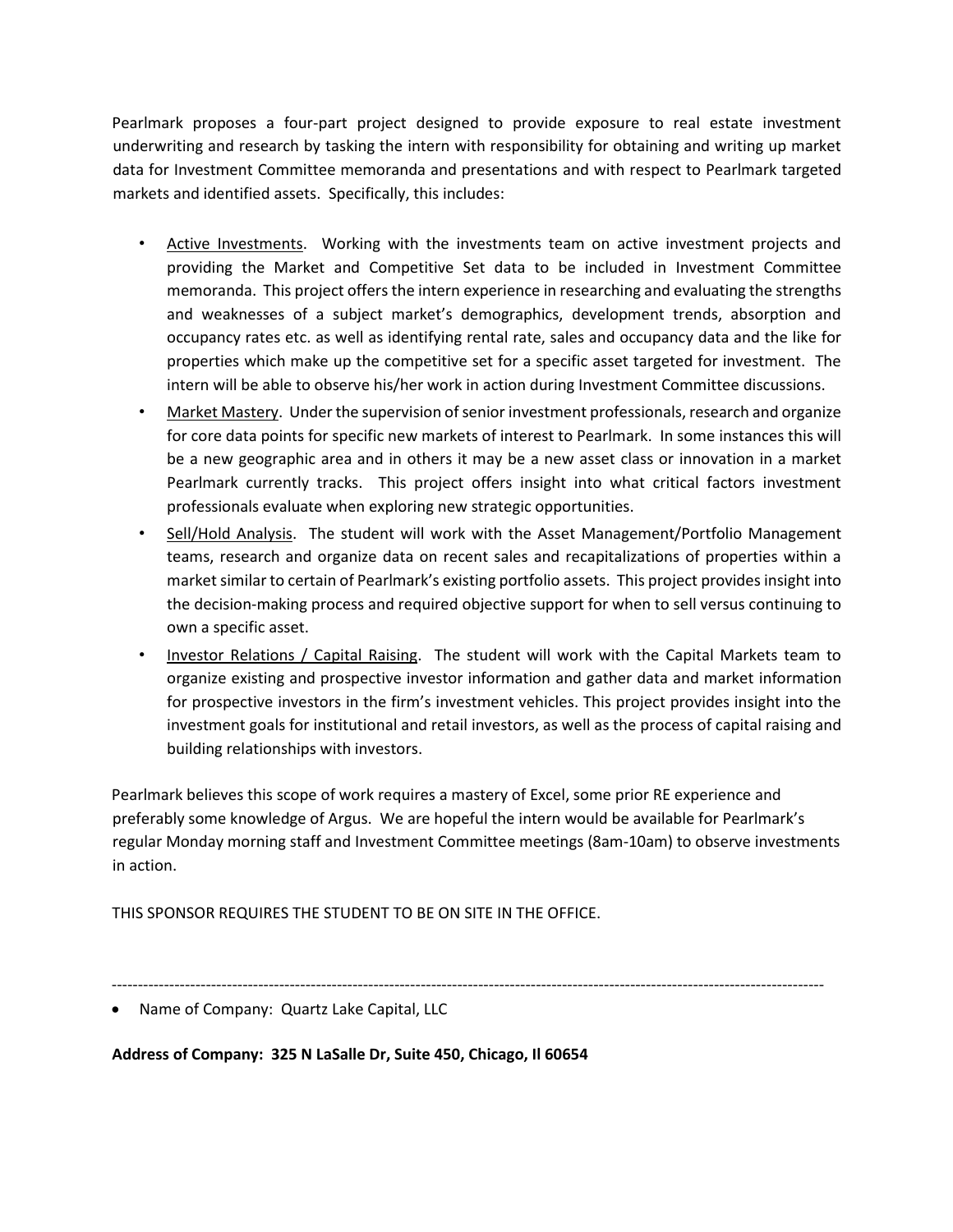# **Contact Person: Jay Weaver cc Terra Klopsch E-mail and Phone: [weaver@quartzlakecap.com](mailto:weaver@quartzlakecap.com) [klopsch@quartzlakecap.com](mailto:klopsch@quartzlakecap.com) 312.925.0792 815.621.8970**

#### **Company Description:**

(Year started, description of services, target customers, some key customers/developments)

2019, Real Estate Private Equity, targeting opportunities to recap or provide growth (or rescue) capital to platforms, portfolios and large assets.

#### **Status of Company:**

(General information on size, revenue, employees, any issues facing the company)

Boutique Private equity firm with 6 full time employees.

#### **Proposed Project:**

(Specific details on proposed project. Note; better to keep the project narrowly focused with actionable deliverables. It is important that the project can reasonably be completed within the context of a 10 week internship.)

Assist with new deal analysis incorporating market analysis, financial analysis and presentations.

---------------------------------------------------------------------------------------------------------------------------------------

## **Company**

VentureMark Inc. 2436 W. Bloomingdale Avenue Chicago, IL 60647 [www.venturemarkinc.com](http://www.venturemarkinc.com/)

**Contact Person** Mark Falanga CEO [mark@venturemarkinc.com](mailto:mark@venturemarkinc.com) 312-952-6334

**Project:** Identify emerging neighborhoods in Chicago and other growing cities that have high potential for multifamily real estate investments.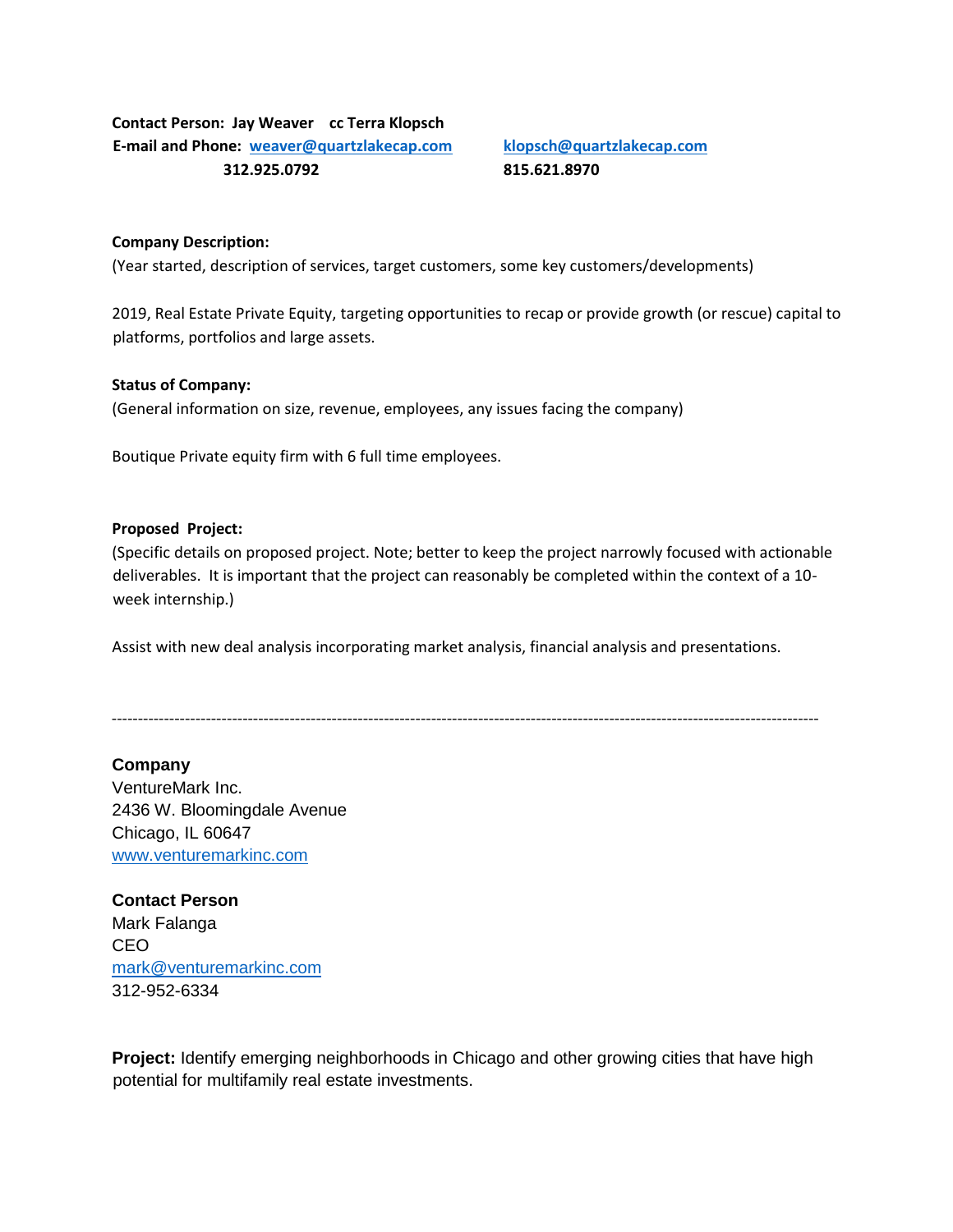**Company Description** – VentureMark, Inc. is a boutique real estate investment company that invests its own funds in value-add residential, retail and mixed-use real estate assets in emerging neighborhoods. VentureMark identifies neighborhoods that are in the early stages of improving rapidly and in those neighborhoods, it concentrates its investments by assembling buildings into neighborhood-centric portfolios by purchasing quality real estate assets, to which it ads great value in the short term by significantly improving and re-tenanting its properties. In the emerging neighborhoods in which it focuses, VentrueMark purchases, improves and re-tenants as many assets as possible, usually several at a time. Purchasing fewer, larger assets are preferred. VentureMark holds its properties and will entertain an eventual exit, by selling an entire portfolio or individual assets, after its portfolio of properties within a neighborhood is stabilized, the neighborhood has matured and maximum value has been attained.

In its most recent portfolio assembly, VentureMark created a 23 building real estate portfolio valued at about \$30 million in Chicago's Logan Square and Pilsen neighborhoods. VentureMark's latest acquisition was the purchase of a 20 unit mixed use property which has recently been up-zoned to add an additional 16 units.

**The Project** – With this project, VentureMark wants to identify several new emerging neighborhoods in Chicago and in other cities, where there is rapid appreciation-potential to invest in value-add, multifamily assets. VentureMark wants to identify and select neighborhoods which have high potential for near-term appreciation within a five year horizon. In these neighborhoods, VentureMark will invest in value-add properties that it will significantly improve and then re-tenant. Each asset VentureMark purchases will add value to other assets it owns in the same neighborhoods as it contributes to improve the neighborhood. VentureMark has seen its value-add asset clusters appreciate significantly in Andersonville, Logan Square and Pilsen; three neighborhoods where VentureMark has concentrated its investments. VentureMark will begin investing in a neighborhood after the neighborhood shows some signs of ongoing population increases with younger professionals, evidence of buildings being improved and new retailers starting to occupy in retail corridors. VentureMark looks to invest in neighborhoods that already show evidence of early stages of emergence, but have not fully emerged.

The objective of this project is as follows:

- 1. Identify at least four emerging neighborhoods in Chicago that have strong potential for multifamily investment.
- 2. Identify five growing U.S. cities.
	- a. Identify two emerging neighborhoods in each of those five growing cities, that have potential for multifamily investment.
		- i. The result will be a list of ten emerging neighborhoods in five cities, with a listing of the characteristics for each of these ten neighborhoods.

By way of example, this project is akin to identifying Chicago's Logan Square neighborhood eight years ago and Pilsen, five years ago. At that time these neighborhoods were starting to attract young professionals, new residential development had started with the renovation of existing buildings, a few new restaurants and cafes were opening and there was access to transportation which offered easy access to the downtown core. Significant value was created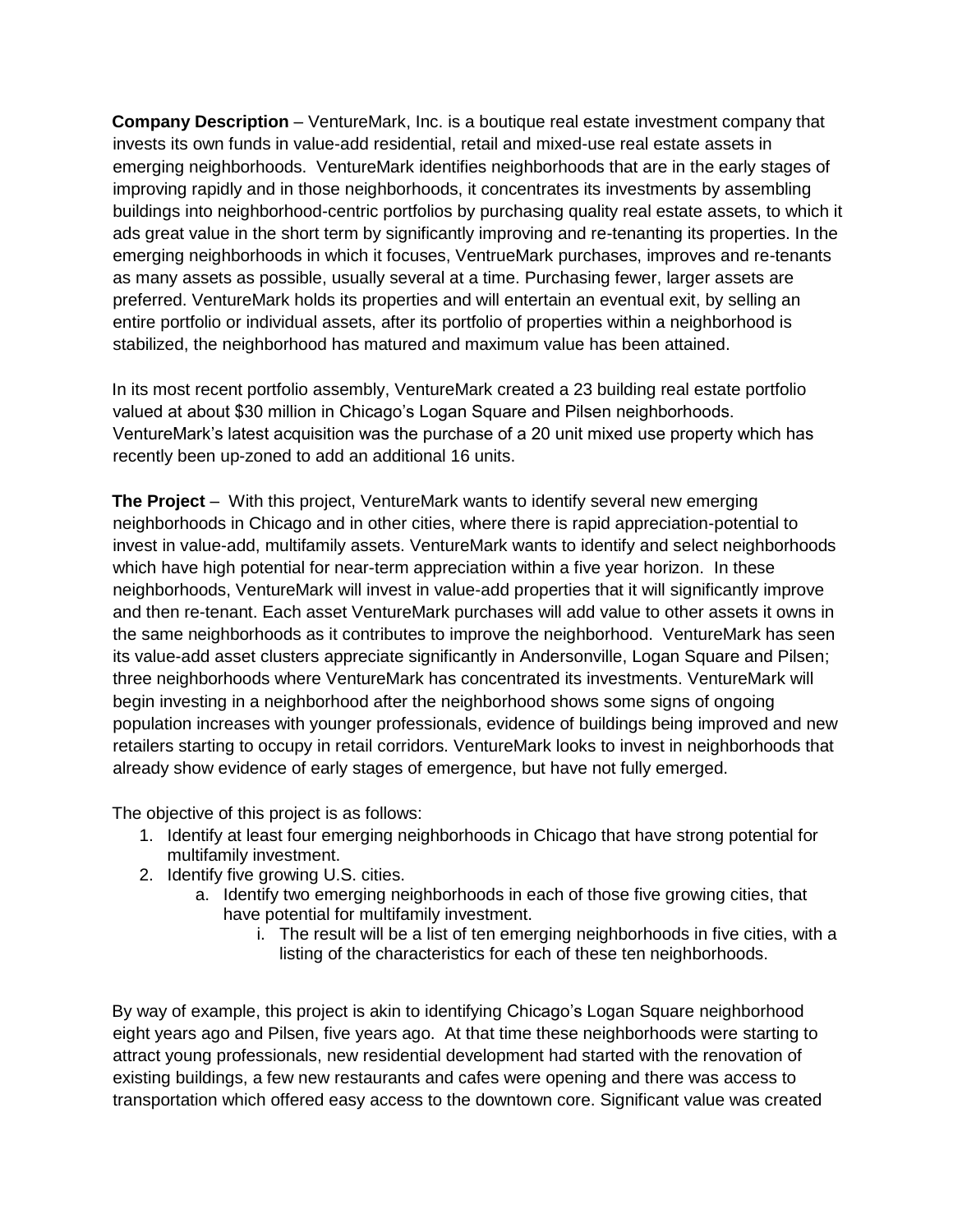immediately after buildings were improved, re-tenanted and stabilized and as the neighborhood continued to improve, these assets continued to increase in value.

The emerging neighborhoods and cities that are recommended in this project should have the following attributes:

Population growth with younger professionals Easy, walk-to access to transit to a downtown core Housing stock with good architectural character Evidence of some improvements to residential buildings Desirable retail or the potential for desirable retail Pedestrian corridors Easy walk-to access to pedestrian and retail corridors A rationale for the emergence of the neighborhood

The results of this project will be used as areas of focus for VentureMark's future multifamily investments.

**Project Contact** – With this project, you will work directly with VentureMark's CEO, Mark Falanga. This is an important project to VentureMark and you will have frequent and regular contact with and access to Mark and whatever information that is required.

# **About Mark Falanga**

Mark Falanga is the founder and CEO of VentureMark, Inc. Prior to Mark's full-time involvement with VentureMark, Mark was President of Vornado Realty Trust's Merchandise Mart Properties, Inc. division, which, at the time, consisted of \$2 billion in assets. In that role, Mark managed Chicago's Merchandise Mart and mart properties in New York City, Boston, Los Angeles and Washington DC, in addition to a large trade show business consisting of 85 trade shows. Mark was responsible for creating hundreds of millions of dollars in value to The Mart by re-positioning it from a predominantly showroom-based building to a tech hub and in doing so, Mark attracted many of the large technology companies that currently occupy The Mart. During Mark's 20 year career with the Kennedy family (who previously owned The Mart) and Vornado, Mark invested his own funds in Chicago neighborhood real estate, through VentureMark, Inc.. In 2013, Mark's personal real estate investing became a full-time effort. Mark holds a Ph.D. in Urban Planning from The University of Michigan and taught, as an adjunct professor, at Northwestern's Kellogg Graduate School of Management for five years, where for most of those years, he was recognized, by student vote, as one of Kellogg's best professors.

-------------------------------------------------------------------------------------------------------------------------------------

**Name of Company:** Walton Street Capital

**Address of Company:** 900 N. Michigan Avenue, Suite 1900, Chicago IL 60611